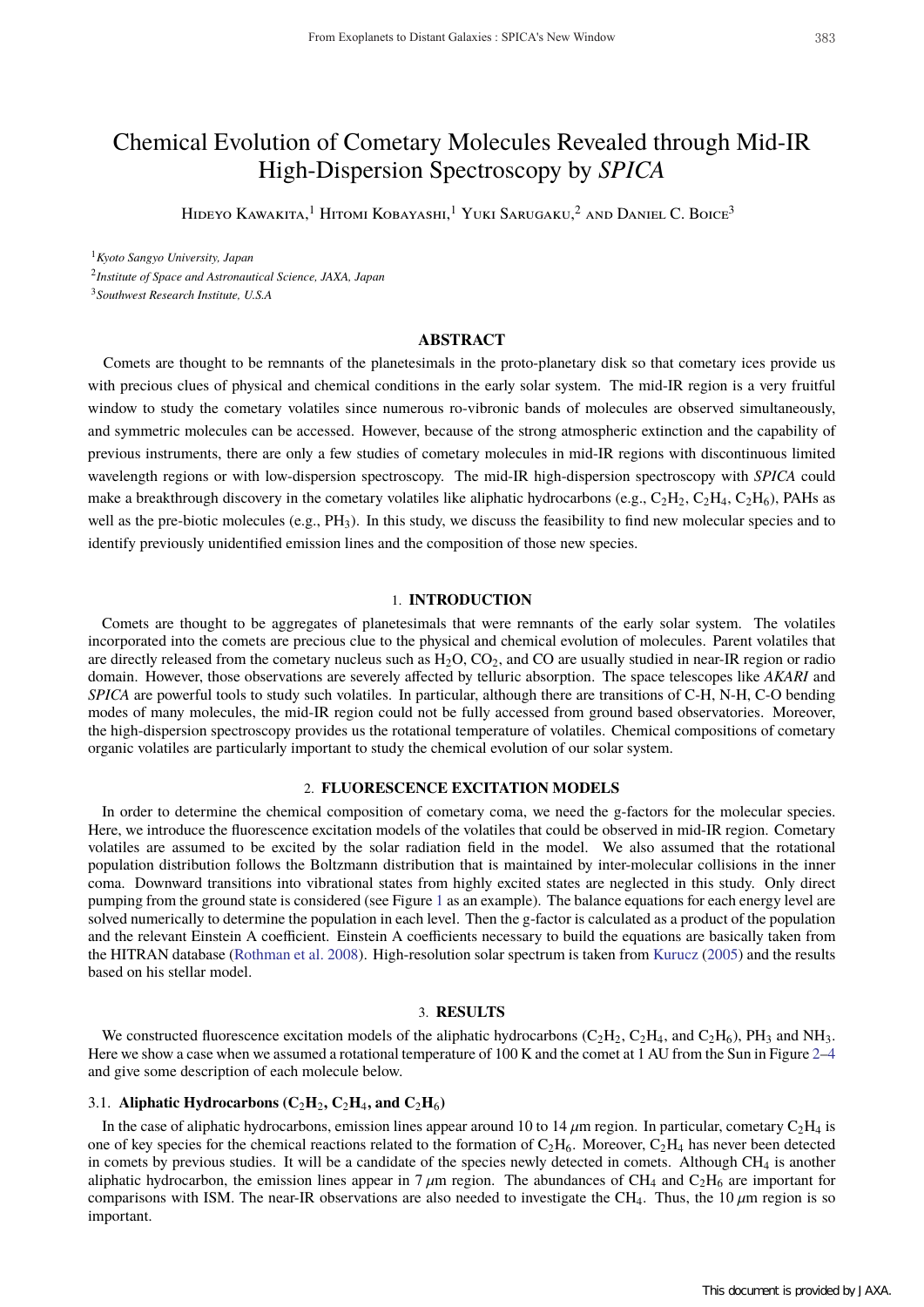

**Figure 1.** Fluorescence excitation model of NH<sub>3</sub> as an example. The fluorescence excitation model of each molecular species includes its fundamental transition. The solar radiation field is considered as the main energy source for pumping from the ground state.



**Figure 2.** The synthesized spectra of the hydrocarbon molecules that have fundamental vibrational transitions around 10  $\mu$ m region. We expect strong fluorescence emission lines of  $C_2H_2$ ,  $C_2H_4$  and  $C_2H_6$  in this wavelength region.  $C_2H_4$  has especially strong emission bands while this molecule has never been detected in comets in the near-infrared wavelength region.

# 3.2. **PH**<sup>3</sup>

Phosphorus "P" is one of the important species for biology and PH<sub>3</sub> has never been found in cometary coma or ices. Recently, 103P/Hartley 2 showed the D/H ratio in H<sub>2</sub>O similar to that of VSMOW (Hartogh et al. 2011). This result indicates that the pre-biotic molecules are possibly brought by the comets to the early Earth. Our calculation show the strongest line is found at 10  $\mu$ m if the molecule exists. However, *SPICA/MCS* (high-dispersion spectrograph) cannot cover around the 10  $\mu$ m regions. We propose the 10  $\mu$ m region high-dispersion spectrograph with *SPICA*. Also, we need the laboratory measurements of PH<sub>3</sub> and chemical evolutionary models including phosphorus atoms.

#### 3.3. **NH**<sup>3</sup>

Ammonia has been previously well studied in both near-IR regions and radio domain. However, in the near-IR region, the line intensity is relatively weaker than in the mid-IR region. The nuclear spin isomers ratio of ammonia is one of the important metrics to investigate the formation temperature of the species. In a previous study, Shinnaka et al. (2011) reported the nuclear spin temperature of ammonia as ∼30 K, higher than the typical dark molecular cloud (∼10 K). If we try to observe NH<sub>3</sub> in the mid-IR region, the 10  $\mu$ m region is also important.